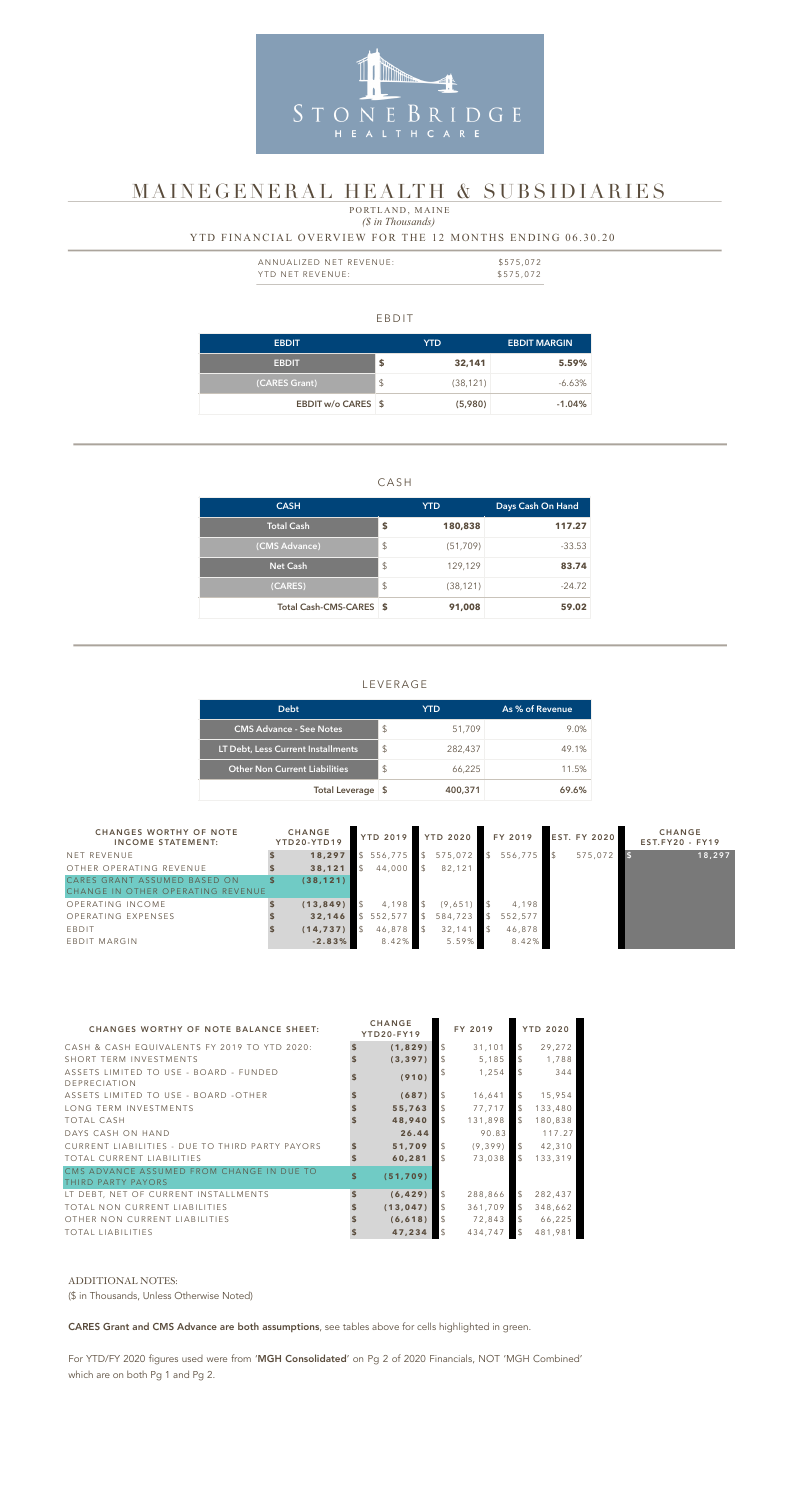

# EBDIT

### *(\$ in Thousands)*  YTD EBDIT WITH & WITHOUT CARES GRANT FOR THE 12 MONTHS ENDING 06.30.20 MAINEGENERAL HEALTH & SUBSIDIARIES

| ANNUALIZED NET REVENUE: | \$575,072 |
|-------------------------|-----------|
| YTD NET REVENUE:        | \$575,072 |

# EBDIT YTD 2020

| <b>EBDIT</b>             |               | <b>YTD</b> | <b>EBDIT MARGIN</b> |
|--------------------------|---------------|------------|---------------------|
| <b>Operating Income</b>  | $\frac{1}{2}$ | (9,651)    |                     |
| Plus Interest            | \$            | 19,940     |                     |
| <b>Plus Depreciation</b> | $\frac{1}{2}$ | 21,852     |                     |
| Total EBDIT \$           |               | 32,141     | 5.59%               |

## CARES GRANT

| <b>CARES GRANT</b>         | <b>Notes</b>                         | YTD       |
|----------------------------|--------------------------------------|-----------|
| <b>CARES Grant</b>         | See Notes on Pg 1 of<br>this Summary |           |
| <b>Total CARES Funding</b> |                                      | (38, 121) |

#### EBDIT WITHOUT CARES

| <b>EBDIT WITHOUT CARES</b> |               | YTD.      | <b>EBDIT MARGIN</b> |
|----------------------------|---------------|-----------|---------------------|
| <b>EBDIT w/ CARES</b>      |               | 32,141    | 5.59%               |
| (CARES)                    | $\mathcal{L}$ | (38, 121) | $-6.63\%$           |
| Total EBDIT w/o CARES \$   |               | (5,980)   | $-1.04\%$           |